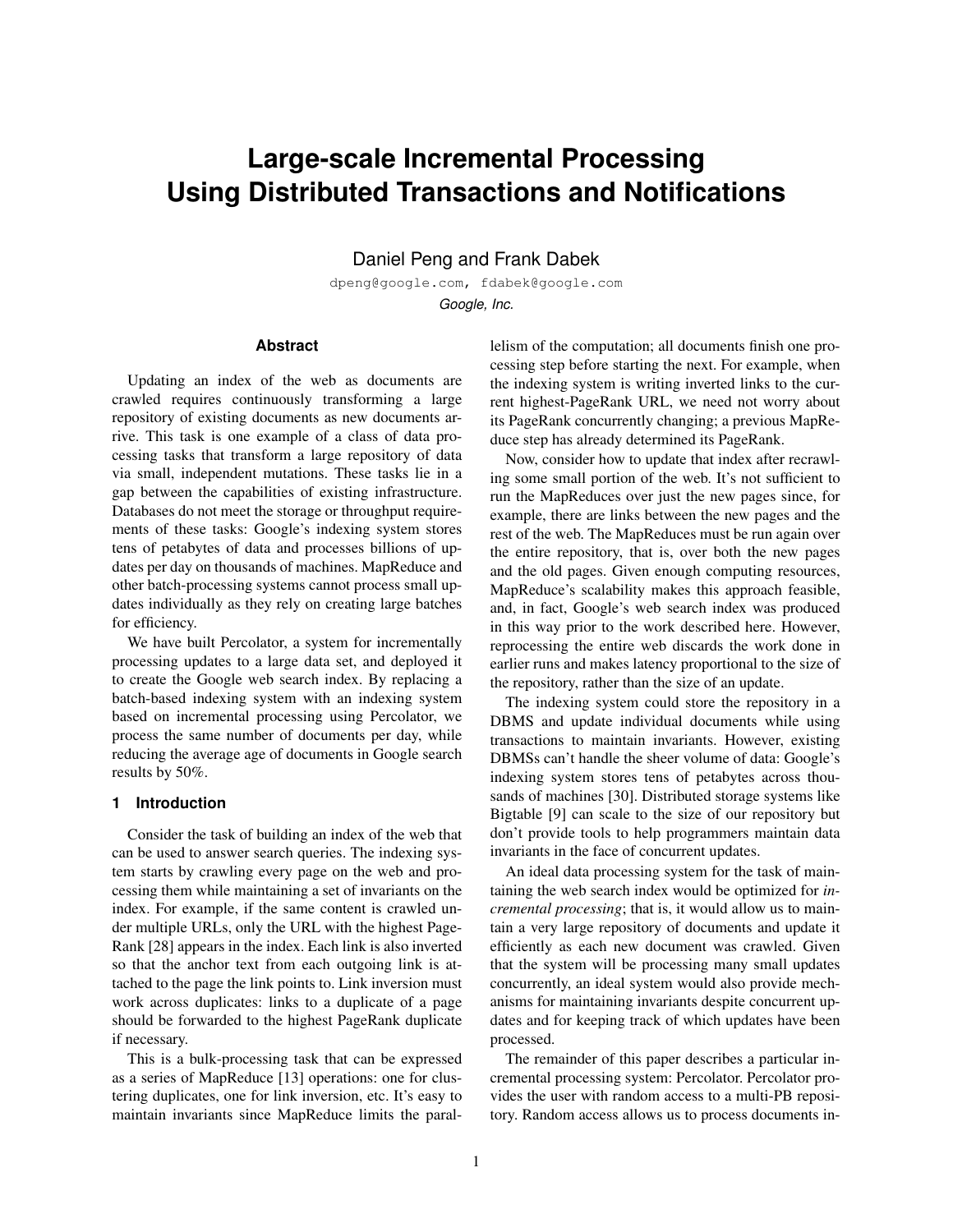

**Figure 1:** Percolator and its dependencies

dividually, avoiding the global scans of the repository that MapReduce requires. To achieve high throughput, many threads on many machines need to transform the repository concurrently, so Percolator provides ACIDcompliant transactions to make it easier for programmers to reason about the state of the repository; we currently implement snapshot isolation semantics [5].

In addition to reasoning about concurrency, programmers of an incremental system need to keep track of the state of the incremental computation. To assist them in this task, Percolator provides observers: pieces of code that are invoked by the system whenever a user-specified column changes. Percolator applications are structured as a series of observers; each observer completes a task and creates more work for "downstream" observers by writing to the table. An external process triggers the first observer in the chain by writing initial data into the table.

Percolator was built specifically for incremental processing and is not intended to supplant existing solutions for most data processing tasks. Computations where the result can't be broken down into small updates (sorting a file, for example) are better handled by MapReduce. Also, the computation should have strong consistency requirements; otherwise, Bigtable is sufficient. Finally, the computation should be very large in some dimension (total data size, CPU required for transformation, etc.); smaller computations not suited to MapReduce or Bigtable can be handled by traditional DBMSs.

Within Google, the primary application of Percolator is preparing web pages for inclusion in the live web search index. By converting the indexing system to an incremental system, we are able to process individual documents as they are crawled. This reduced the average document processing latency by a factor of 100, and the average age of a document appearing in a search result dropped by nearly 50 percent (the age of a search result includes delays other than indexing such as the time between a document being changed and being crawled). The system has also been used to render pages into images; Percolator tracks the relationship between web pages and the resources they depend on, so pages can be reprocessed when any depended-upon resources change.

# **2 Design**

Percolator provides two main abstractions for performing incremental processing at large scale: ACID transactions over a random-access repository and observers, a way to organize an incremental computation.

A Percolator system consists of three binaries that run on every machine in the cluster: a Percolator worker, a Bigtable [9] tablet server, and a GFS [20] chunkserver. All observers are linked into the Percolator worker, which scans the Bigtable for changed columns ("notifications") and invokes the corresponding observers as a function call in the worker process. The observers perform transactions by sending read/write RPCs to Bigtable tablet servers, which in turn send read/write RPCs to GFS chunkservers. The system also depends on two small services: the timestamp oracle and the lightweight lock service. The timestamp oracle provides strictly increasing timestamps: a property required for correct operation of the snapshot isolation protocol. Workers use the lightweight lock service to make the search for dirty notifications more efficient.

From the programmer's perspective, a Percolator repository consists of a small number of tables. Each table is a collection of "cells" indexed by row and column. Each cell contains a value: an uninterpreted array of bytes. (Internally, to support snapshot isolation, we represent each cell as a series of values indexed by timestamp.)

The design of Percolator was influenced by the requirement to run at massive scales and the lack of a requirement for extremely low latency. Relaxed latency requirements let us take, for example, a lazy approach to cleaning up locks left behind by transactions running on failed machines. This lazy, simple-to-implement approach potentially delays transaction commit by tens of seconds. This delay would not be acceptable in a DBMS running OLTP tasks, but it is tolerable in an incremental processing system building an index of the web. Percolator has no central location for transaction management; in particular, it lacks a global deadlock detector. This increases the latency of conflicting transactions but allows the system to scale to thousands of machines.

#### **2.1 Bigtable overview**

Percolator is built on top of the Bigtable distributed storage system. Bigtable presents a multi-dimensional sorted map to users: keys are (row, column, timestamp) tuples. Bigtable provides lookup and update operations on each row, and Bigtable row transactions enable atomic read-modify-write operations on individual rows. Bigtable handles petabytes of data and runs reliably on large numbers of (unreliable) machines.

A running Bigtable consists of a collection of tablet servers, each of which is responsible for serving several tablets (contiguous regions of the key space). A master coordinates the operation of tablet servers by, for example, directing them to load or unload tablets. A tablet is stored as a collection of read-only files in the Google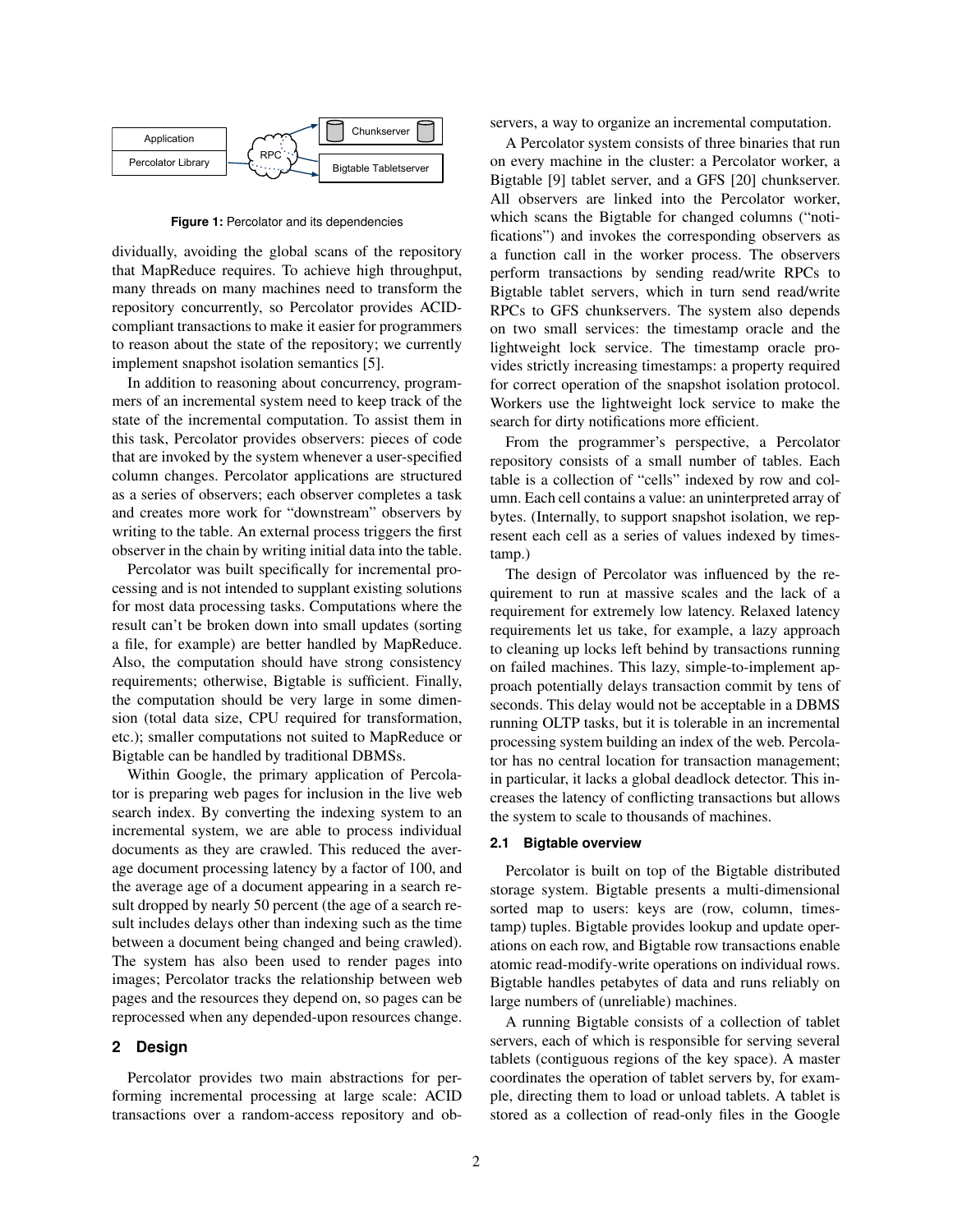SSTable format. SSTables are stored in GFS; Bigtable relies on GFS to preserve data in the event of disk loss. Bigtable allows users to control the performance characteristics of the table by grouping a set of columns into a locality group. The columns in each locality group are stored in their own set of SSTables, which makes scanning them less expensive since the data in other columns need not be scanned.

The decision to build on Bigtable defined the overall shape of Percolator. Percolator maintains the gist of Bigtable's interface: data is organized into Bigtable rows and columns, with Percolator metadata stored alongside in special columns (see Figure 5). Percolator's API closely resembles Bigtable's API: the Percolator library largely consists of Bigtable operations wrapped in Percolator-specific computation. The challenge, then, in implementing Percolator is providing the features that Bigtable does not: multirow transactions and the observer framework.

# **2.2 Transactions**

Percolator provides cross-row, cross-table transactions with ACID snapshot-isolation semantics. Percolator users write their transaction code in an imperative language (currently C++) and mix calls to the Percolator API with their code. Figure 2 shows a simplified version of clustering documents by a hash of their contents. In this example, if Commit() returns false, the transaction has conflicted (in this case, because two URLs with the same content hash were processed simultaneously) and should be retried after a backoff. Calls to Get() and Commit() are blocking; parallelism is achieved by running many transactions simultaneously in a thread pool.

While it is possible to incrementally process data without the benefit of strong transactions, transactions make it more tractable for the user to reason about the state of the system and to avoid the introduction of errors into a long-lived repository. For example, in a transactional web-indexing system the programmer can make assumptions like: the hash of the contents of a document is always consistent with the table that indexes duplicates. Without transactions, an ill-timed crash could result in a permanent error: an entry in the document table that corresponds to no URL in the duplicates table. Transactions also make it easy to build index tables that are always up to date and consistent. Note that both of these examples require transactions that span rows, rather than the single-row transactions that Bigtable already provides.

Percolator stores multiple versions of each data item using Bigtable's timestamp dimension. Multiple versions are required to provide snapshot isolation [5], which presents each transaction with the appearance of reading from a stable snapshot at some timestamp. Writes appear in a different, later, timestamp. Snapshot isolation pro-

| <b>bool</b> UpdateDocument(Document doc) {<br>Transaction t(&cluster);<br>t.Set(doc.url(), "contents", "document", doc.contents()); |
|-------------------------------------------------------------------------------------------------------------------------------------|
| $int$ hash = Hash(doc.contents());                                                                                                  |
| // dups table maps hash $\rightarrow$ canonical URL<br>string canonical;                                                            |
| if $(lt.Get(hash, "canonical-url", "dups", & canonical))$ {<br>// No canonical yet; write myself in                                 |
| $t. Set(hash, "canonical-url", "dups", doc.url());$                                                                                 |
| If <i>Il</i> else this document already exists, ignore new copy                                                                     |
| $return t. Commit()$ ;                                                                                                              |
|                                                                                                                                     |

**Figure 2:** Example usage of the Percolator API to perform basic checksum clustering and eliminate documents with the same content.



**Figure 3:** Transactions under snapshot isolation perform reads at a start timestamp (represented here by an open square) and writes at a commit timestamp (closed circle). In this example, transaction 2 would not see writes from transaction 1 since transaction 2's start timestamp is before transaction 1's commit timestamp. Transaction 3, however, will see writes from both 1 and 2. Transaction 1 and 2 are running concurrently: if they both write the same cell, at least one will abort.

tects against write-write conflicts: if transactions A and B, running concurrently, write to the same cell, at most one will commit. Snapshot isolation does not provide serializability; in particular, transactions running under snapshot isolation are subject to write skew [5]. The main advantage of snapshot isolation over a serializable protocol is more efficient reads. Because any timestamp represents a consistent snapshot, reading a cell requires only performing a Bigtable lookup at the given timestamp; acquiring locks is not necessary. Figure 3 illustrates the relationship between transactions under snapshot isolation.

Because it is built as a client library accessing Bigtable, rather than controlling access to storage itself, Percolator faces a different set of challenges implementing distributed transactions than traditional PDBMSs. Other parallel databases integrate locking into the system component that manages access to the disk: since each node already mediates access to data on the disk it can grant locks on requests and deny accesses that violate locking requirements.

By contrast, any node in Percolator can (and does) issue requests to directly modify state in Bigtable: there is no convenient place to intercept traffic and assign locks. As a result, Percolator must explicitly maintain locks. Locks must persist in the face of machine failure; if a lock could disappear between the two phases of com-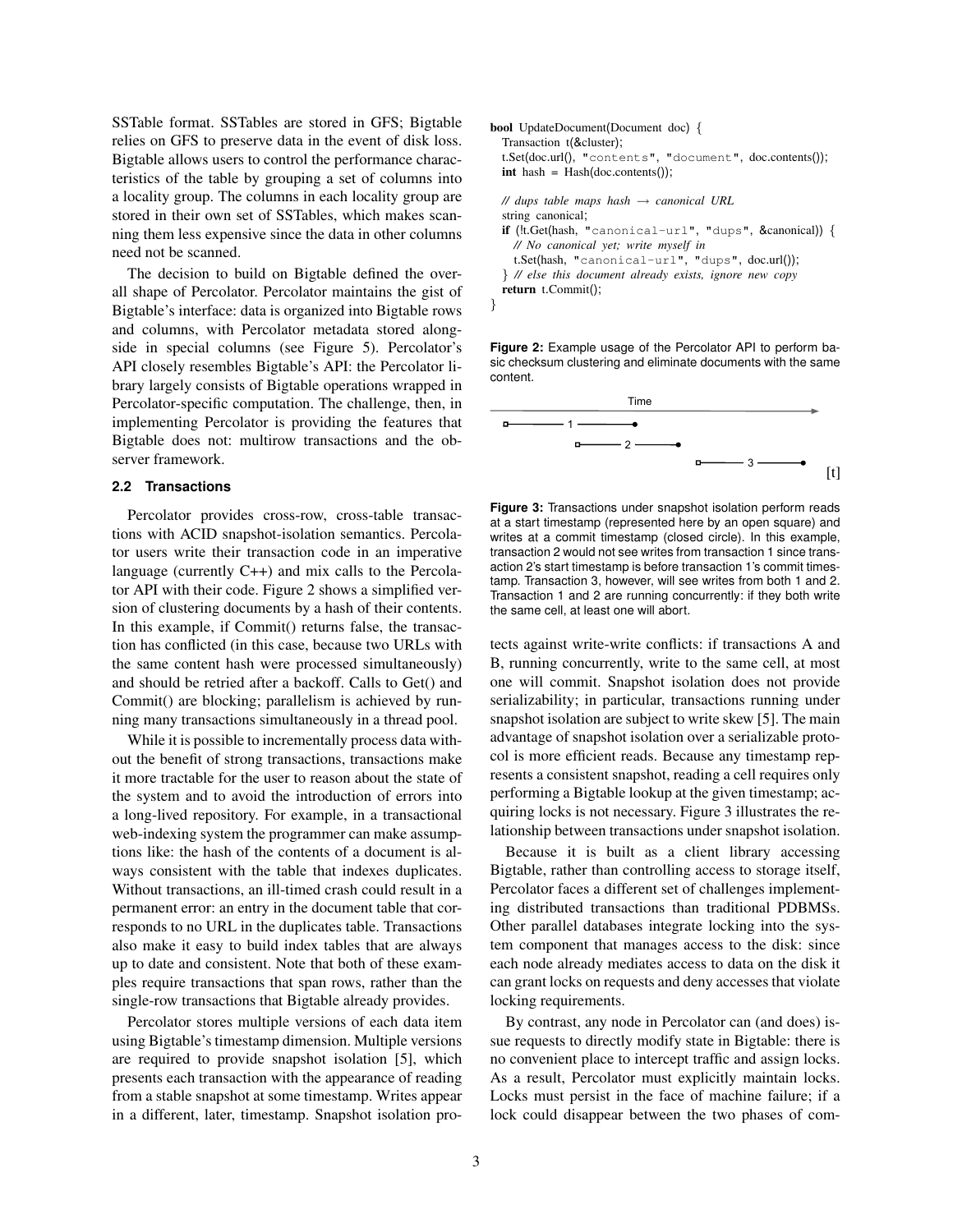| key | bal:data | bal:lock | bal:write     |
|-----|----------|----------|---------------|
| Bob | 6:       | 6:       | 6: data $@$ 5 |
|     | 5: \$10  | 5:       |               |
| Joe | 6:       | 6:       | 6: data $@$ 5 |
|     | 5: \$2   | 5:       |               |

1. Initial state: Joe's account contains \$2 dollars, Bob's \$10.

| Bob | 7: \$3  | $7: I$ am primary |              |
|-----|---------|-------------------|--------------|
|     | 6:      | 6:                | 6: data $@5$ |
|     | 5: \$10 | 5:                | 5:           |
| Joe | 6:      | 6:                | 6: data $@5$ |
|     | 5: \$2  | 5:                | 5:           |

2. The transfer transaction begins by locking Bob's account balance by writing the lock column. This lock is the primary for the transaction. The transaction also writes data at its start timestamp, 7.

| Bob | 7: \$3 $6:$      | 7: I am primary<br>6: | 7:<br>$6:$ data $@5$ |
|-----|------------------|-----------------------|----------------------|
|     | 5: \$10          | 5.                    | 5.                   |
| Joe | $\frac{7: }{6:}$ | 7: primary @ Bob.bal  | 7:                   |
|     |                  | 6:                    | $6:$ data $@5$       |
|     | 5: \$2           | 5:                    |                      |

3. The transaction now locks Joe's account and writes Joe's new balance (again, at the start timestamp). The lock is a secondary for the transaction and contains a reference to the primary lock (stored in row "Bob," column "bal"); in case this lock is stranded due to a crash, a transaction that wishes to clean up the lock needs the location of the primary to synchronize the cleanup.

| Bob | 8:      | 8:                   | 8: data @ 7     |
|-----|---------|----------------------|-----------------|
|     | 7: \$3  | 7:                   | 7:              |
|     | 6:      | 6:                   | 6: data @ 5     |
|     | 5: \$10 | 5:                   | 5:              |
| Joe | 7: \$9  | 7: primary @ Bob.bal | 7:              |
|     | 6:      | 6:                   | $6$ : data $@5$ |
|     | 5: \$2  | 5:                   |                 |

4. The transaction has now reached the commit point: it erases the primary lock and replaces it with a write record at a new timestamp (called the commit timestamp): 8. The write record contains a pointer to the timestamp where the data is stored. Future readers of the column "bal" in row "Bob" will now see the value \$3.

| Bob | 8:      | 8: | 8: data @ 7   |
|-----|---------|----|---------------|
|     | 7: \$3  | 7: | 7:            |
|     | 6:      | 6: | 6: data $@5$  |
|     | 5: \$10 | 5: | 5.            |
| Joe | 8:      | 8: | 8: data @ 7   |
|     | 7: \$9  | 7: | 7:            |
|     | 6:      | 6: | 6: data $@$ 5 |
|     | 5: \$2  | 5: | 5:            |

5. The transaction completes by adding write records and deleting locks at the secondary cells. In this case, there is only one secondary: Joe.

**Figure 4:** This figure shows the Bigtable writes performed by a Percolator transaction that mutates two rows. The transaction transfers 7 dollars from Bob to Joe. Each Percolator column is stored as 3 Bigtable columns: data, write metadata, and lock metadata. Bigtable's timestamp dimension is shown within each cell; 12: "data" indicates that "data" has been written at Bigtable timestamp 12. Newly written data is shown in boldface.

| Column   | $I$ se                                                                                    |
|----------|-------------------------------------------------------------------------------------------|
| c:lock   | An uncommitted transaction is writing this<br>cell; contains the location of primary lock |
| c:write  | Committed data present; stores the Bigtable<br>timestamp of the data                      |
| c:data   | Stores the data itself                                                                    |
| c:notify | Hint: observers may need to run                                                           |
| c:ack_O  | Observer "O" has run; stores start timestamp<br>of successful last run                    |

**Figure 5:** The columns in the Bigtable representation of a Percolator column named "c."

mit, the system could mistakenly commit two transactions that should have conflicted. The lock service must provide high throughput; thousands of machines will be requesting locks simultaneously. The lock service should also be low-latency; each Get() operation requires reading locks in addition to data, and we prefer to minimize this latency. Given these requirements, the lock server will need to be replicated (to survive failure), distributed and balanced (to handle load), and write to a persistent data store. Bigtable itself satisfies all of our requirements, and so Percolator stores its locks in special in-memory columns in the same Bigtable that stores data and reads or modifies the locks in a Bigtable row transaction when accessing data in that row.

We'll now consider the transaction protocol in more detail. Figure 6 shows the pseudocode for Percolator transactions, and Figure 4 shows the layout of Percolator data and metadata during the execution of a transaction. These various metadata columns used by the system are described in Figure 5. The transaction's constructor asks the timestamp oracle for a start timestamp (line 6), which determines the consistent snapshot seen by Get(). Calls to Set() are buffered (line 7) until commit time. The basic approach for committing buffered writes is two-phase commit, which is coordinated by the client. Transactions on different machines interact through row transactions on Bigtable tablet servers.

In the first phase of commit ("prewrite"), we try to lock all the cells being written. (To handle client failure, we designate one lock arbitrarily as the primary; we'll discuss this mechanism below.) The transaction reads metadata to check for conflicts in each cell being written. There are two kinds of conflicting metadata: if the transaction sees another write record after its start timestamp, it aborts (line 32); this is the write-write conflict that snapshot isolation guards against. If the transaction sees another lock at any timestamp, it also aborts (line 34). It's possible that the other transaction is just being slow to release its lock after having already committed below our start timestamp, but we consider this unlikely, so we abort. If there is no conflict, we write the lock and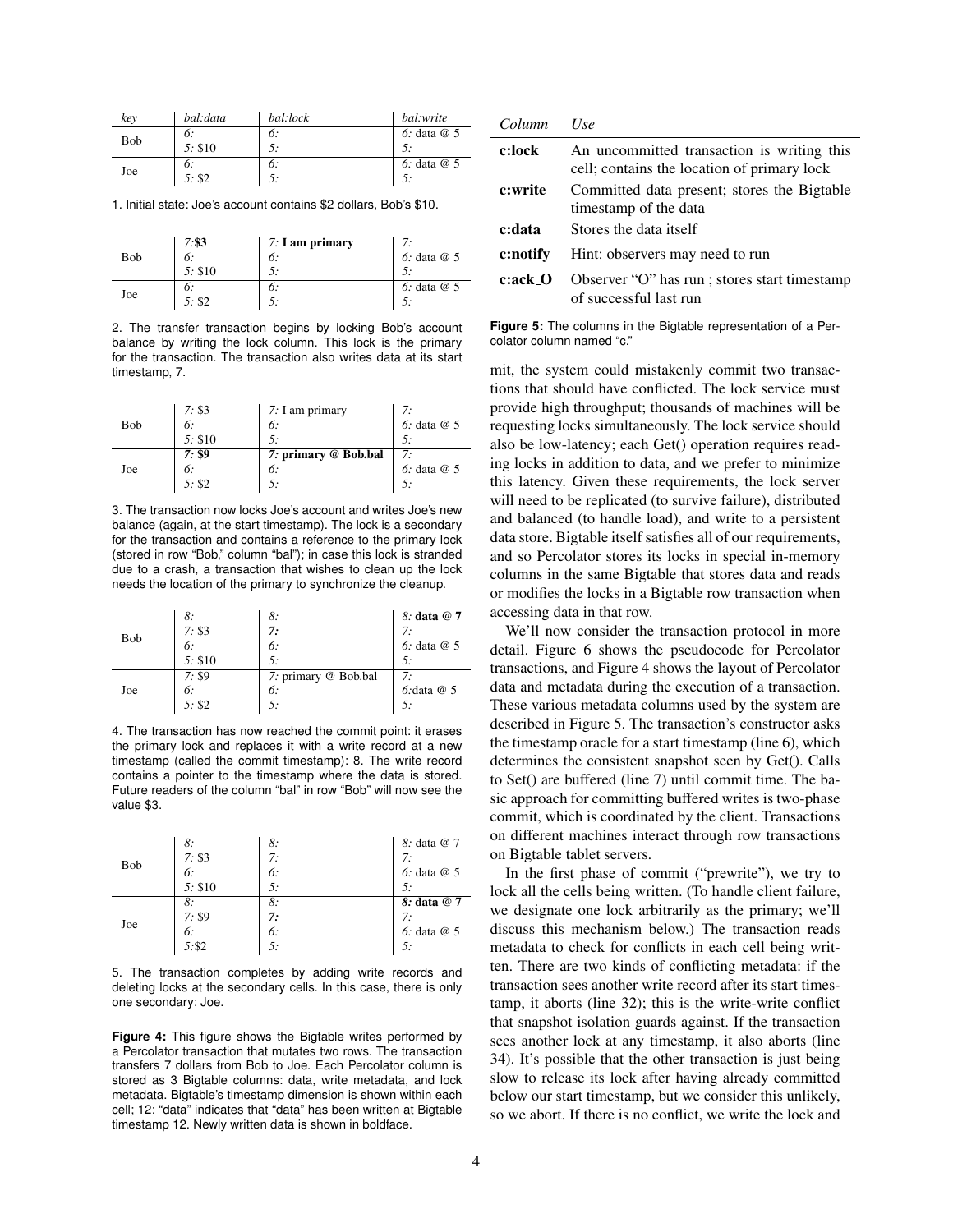```
1 class Transaction {
 2 struct Write { Row row; Column col; string value; };
 3 vector<Write> writes.;
 4 int start_ts_;
 5
 6 Transaction() : start_ts_(oracle.GetTimestamp()) \{\}7 void Set(Write w) { writes .push back(w); }
 8 bool Get(Row row, Column c, string* value) {
 9 while (true) {
10 bigtable::Txn T = bigtable::StartRowTransaction(row);
11 // Check for locks that signal concurrent writes.
12 if (T. Read(row, c+"lock", [0, start_ts_{...}])) {
13 // There is a pending lock; try to clean it and wait
14 BackoffAndMaybeCleanupLock(row, c);
15 continue;
16 }
17
18 // Find the latest write below our start timestamp.
19 latest_write = T.Read(row, c+"write", [0, start_ts]);
20 if (!latest write.found()) return false; // no data
21 int data ts = latest_write.start_timestamp();
22 *value = T.Read(row, c+"data", [data_ts, data_ts]);
23 return true;
24 }
25 }
26 // Prewrite tries to lock cell w, returning false in case of conflict.
27 bool Prewrite(Write w, Write primary) {
28 Column c = w.col;
29 bigtable::Txn T = bigtable::StartRowTransaction(w.row);
30
31 // Abort on writes after our start timestamp . . .
32 if (T.Read(w.row, c+"write", [start_ts_, \infty])) return false;
33 // . . . or locks at any timestamp.
34 if (T.Read(w.row, c+"lock", [0, \infty]) return false;
35
36 T.Write(w.row, c+"data", start_ts_, w.value);
37 T.Write(w.row, c+"lock", start_ts_,
38 {primary.row, primary.col}); // The primary's location.
39 return T.Commit();
40 }
41 bool Commit() {
42 Write primary = writes_[0];
43 vector<Write> secondaries(writes_.begin()+1, writes_.end());
44 if (!Prewrite(primary, primary)) return false;
45 for (Write w : secondaries)
46 if (!Prewrite(w, primary)) return false;
47
48 int commit_ts = oracle_.GetTimestamp();
49
50 // Commit primary first.
51 Write p = primary;
52 bigtable::Txn T = bigtable::StartRowTransaction(p.row);
53 if (!T.Read(p.row, p.col+"lock", [start_ts_, start_ts_]))
54 return false; // aborted while working
55 T.Write(p.row, p.col+"write", commit_ts,
56 start_ts_); // Pointer to data written at start_ts_
57 T.Erase(p.row, p.col+"lock", commit_ts);
58 if (!T.Commit()) return false; // commit point
59
60 // Second phase: write out write records for secondary cells.
61 for (Write w : secondaries) {
62 bigtable::Write(w.row, w.col+"write", commit_ts, start_ts_);
63 bigtable::Erase(w.row, w.col+"lock", commit_ts);
64 }
65 return true;
\begin{matrix} 66 \\ 67 \end{matrix} }
67 } // class Transaction
```
**Figure 6:** Pseudocode for Percolator transaction protocol.

the data to each cell at the start timestamp (lines 36-38).

If no cells conflict, the transaction may commit and proceeds to the second phase. At the beginning of the second phase, the client obtains the commit timestamp from the timestamp oracle (line 48). Then, at each cell (starting with the primary), the client releases its lock and make its write visible to readers by replacing the lock with a write record. The write record indicates to readers that committed data exists in this cell; it contains a pointer to the start timestamp where readers can find the actual data. Once the primary's write is visible (line 58), the transaction must commit since it has made a write visible to readers.

A Get() operation first checks for a lock in the timestamp range [0, start\_timestamp], which is the range of timestamps visible in the transaction's snapshot (line 12). If a lock is present, another transaction is concurrently writing this cell, so the reading transaction must wait until the lock is released. If no conflicting lock is found, Get() reads the latest write record in that timestamp range (line 19) and returns the data item corresponding to that write record (line 22).

Transaction processing is complicated by the possibility of client failure (tablet server failure does not affect the system since Bigtable guarantees that written locks persist across tablet server failures). If a client fails while a transaction is being committed, locks will be left behind. Percolator must clean up those locks or they will cause future transactions to hang indefinitely. Percolator takes a lazy approach to cleanup: when a transaction A encounters a conflicting lock left behind by transaction B, A may determine that B has failed and erase its locks.

It is very difficult for A to be perfectly confident in its judgment that B is failed; as a result we must avoid a race between A cleaning up B's transaction and a notactually-failed B committing the same transaction. Percolator handles this by designating one cell in every transaction as a synchronizing point for any commit or cleanup operations. This cell's lock is called the primary lock. Both A and B agree on which lock is primary (the location of the primary is written into the locks at all other cells). Performing either a cleanup or commit operation requires modifying the primary lock; since this modification is performed under a Bigtable row transaction, only one of the cleanup or commit operations will succeed. Specifically: before B commits, it must check that it still holds the primary lock and replace it with a write record. Before A erases B's lock, A must check the primary to ensure that B has not committed; if the primary lock is still present, then it can safely erase the lock.

When a client crashes during the second phase of commit, a transaction will be past the commit point (it has written at least one write record) but will still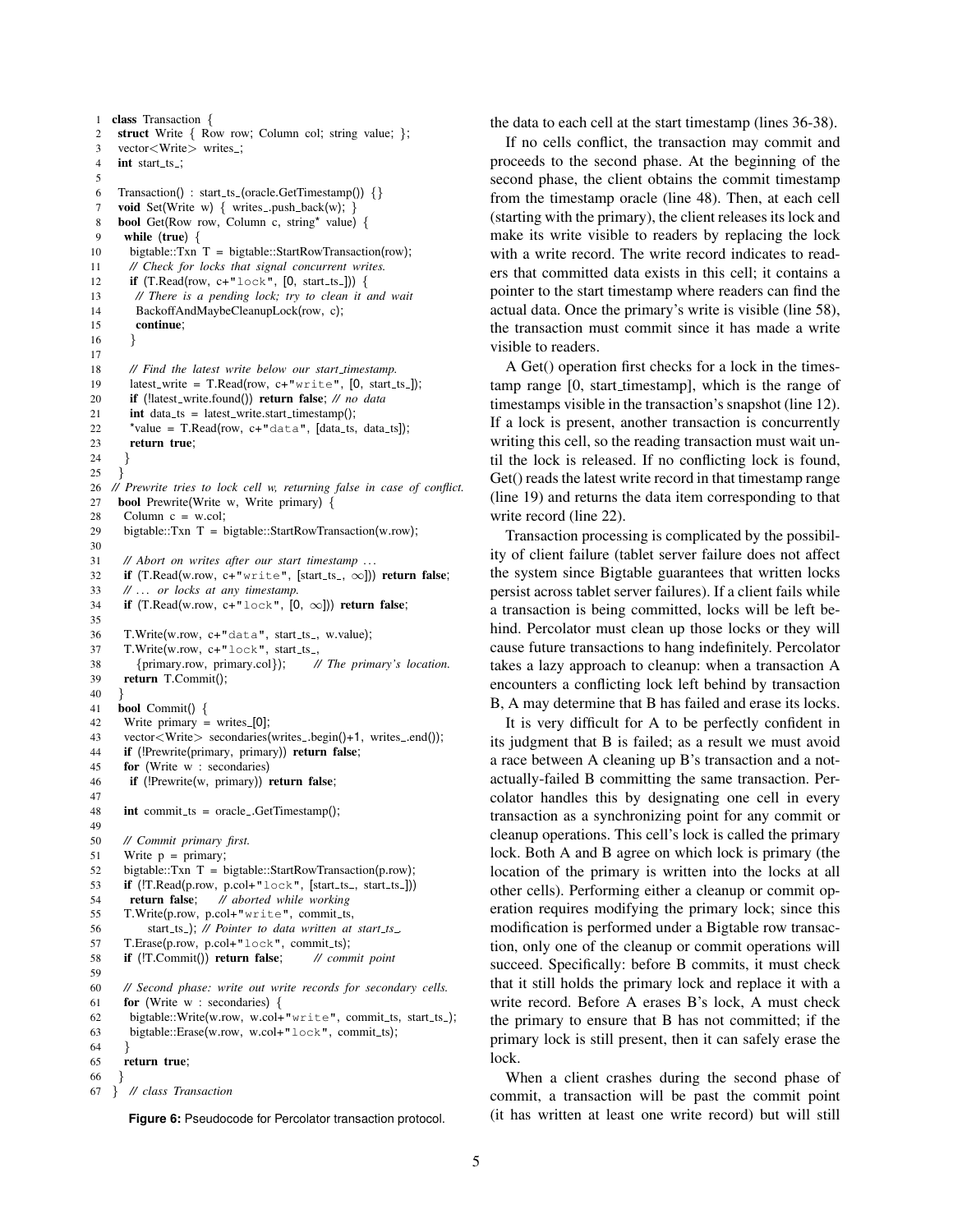have locks outstanding. We must perform roll-forward on these transactions. A transaction that encounters a lock can distinguish between the two cases by inspecting the primary lock: if the primary lock has been replaced by a write record, the transaction which wrote the lock must have committed and the lock must be rolled forward, otherwise it should be rolled back (since we always commit the primary first, we can be sure that it is safe to roll back if the primary is not committed). To roll forward, the transaction performing the cleanup replaces the stranded lock with a write record as the original transaction would have done.

Since cleanup is synchronized on the primary lock, it is safe to clean up locks held by live clients; however, this incurs a performance penalty since rollback forces the transaction to abort. So, a transaction will not clean up a lock unless it suspects that a lock belongs to a dead or stuck worker. Percolator uses simple mechanisms to determine the liveness of another transaction. Running workers write a token into the Chubby lockservice [8] to indicate they belong to the system; other workers can use the existence of this token as a sign that the worker is alive (the token is automatically deleted when the process exits). To handle a worker that is live, but not working, we additionally write the wall time into the lock; a lock that contains a too-old wall time will be cleaned up even if the worker's liveness token is valid. To handle longrunning commit operations, workers periodically update this wall time while committing.

## **2.3 Timestamps**

The timestamp oracle is a server that hands out timestamps in strictly increasing order. Since every transaction requires contacting the timestamp oracle twice, this service must scale well. The oracle periodically allocates a range of timestamps by writing the highest allocated timestamp to stable storage; given an allocated range of timestamps, the oracle can satisfy future requests strictly from memory. If the oracle restarts, the timestamps will jump forward to the maximum allocated timestamp (but will never go backwards). To save RPC overhead (at the cost of increasing transaction latency) each Percolator worker batches timestamp requests across transactions by maintaining only one pending RPC to the oracle. As the oracle becomes more loaded, the batching naturally increases to compensate. Batching increases the scalability of the oracle but does not affect the timestamp guarantees. Our oracle serves around 2 million timestamps per second from a single machine.

The transaction protocol uses strictly increasing timestamps to guarantee that Get() returns all committed writes before the transaction's start timestamp. To see how it provides this guarantee, consider a transaction R reading at timestamp  $T_R$  and a transaction W that committed at timestamp  $T_W < T_R$ ; we will show that R sees W's writes. Since  $T_W < T_R$ , we know that the timestamp oracle gave out  $T_W$  before or in the same batch as  $T_R$ ; hence, W requested  $T_W$  before R received  $T_R$ . We know that R can't do reads before receiving its start timestamp  $T_R$  and that W wrote locks before requesting its commit timestamp  $T_W$ . Therefore, the above property guarantees that W must have at least written all its locks before R did any reads; R's Get() will see either the fullycommitted write record or the lock, in which case W will block until the lock is released. Either way, W's write is visible to  $R$ 's Get().

#### **2.4 Notifications**

Transactions let the user mutate the table while maintaining invariants, but users also need a way to trigger and run the transactions. In Percolator, the user writes code ("observers") to be triggered by changes to the table, and we link all the observers into a binary running alongside every tablet server in the system. Each observer registers a function and a set of columns with Percolator, and Percolator invokes the function after data is written to one of those columns in any row.

Percolator applications are structured as a series of observers; each observer completes a task and creates more work for "downstream" observers by writing to the table. In our indexing system, a MapReduce loads crawled documents into Percolator by running loader transactions, which trigger the document processor transaction to index the document (parse, extract links, etc.). The document processor transaction triggers further transactions like clustering. The clustering transaction, in turn, triggers transactions to export changed document clusters to the serving system.

Notifications are similar to database triggers or events in active databases [29], but unlike database triggers, they cannot be used to maintain database invariants. In particular, the triggered observer runs in a separate transaction from the triggering write, so the triggering write and the triggered observer's writes are not atomic. Notifications are intended to help structure an incremental computation rather than to help maintain data integrity.

This difference in semantics and intent makes observer behavior much easier to understand than the complex semantics of overlapping triggers. Percolator applications consist of very few observers — the Google indexing system has roughly 10 observers. Each observer is explicitly constructed in the main() of the worker binary, so it is clear what observers are active. It is possible for several observers to observe the same column, but we avoid this feature so it is clear what observer will run when a particular column is written. Users do need to be wary about infinite cycles of notifications, but Percolator does nothing to prevent this; the user typically constructs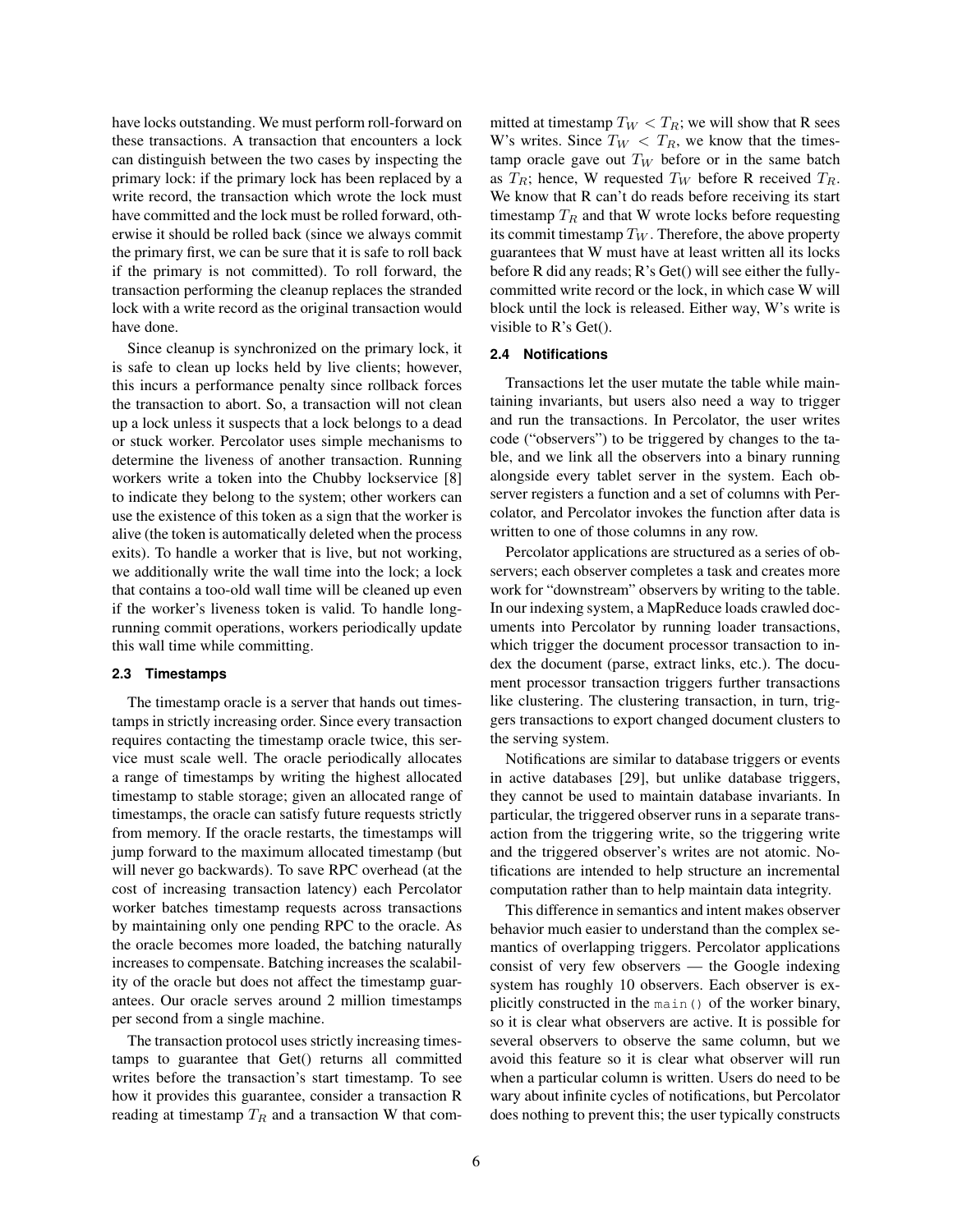a series of observers to avoid infinite cycles.

We do provide one guarantee: at most one observer's transaction will commit for each change of an observed column. The converse is not true, however: multiple writes to an observed column may cause the corresponding observer to be invoked only once. We call this feature message collapsing, since it helps avoid computation by amortizing the cost of responding to many notifications. For example, it is sufficient for http://google.com to be reprocessed periodically rather than every time we discover a new link pointing to it.

To provide these semantics for notifications, each observed column has an accompanying "acknowledgment" column for each observer, containing the latest start timestamp at which the observer ran. When the observed column is written, Percolator starts a transaction to process the notification. The transaction reads the observed column and its corresponding acknowledgment column. If the observed column was written after its last acknowledgment, then we run the observer and set the acknowledgment column to our start timestamp. Otherwise, the observer has already been run, so we do not run it again. Note that if Percolator accidentally starts two transactions concurrently for a particular notification, they will both see the dirty notification and run the observer, but one will abort because they will conflict on the acknowledgment column. We promise that at most one observer will *commit* for each notification.

To implement notifications, Percolator needs to efficiently find dirty cells with observers that need to be run. This search is complicated by the fact that notifications are rare: our table has trillions of cells, but, if the system is keeping up with applied load, there will only be millions of notifications. Additionally, observer code is run on a large number of client processes distributed across a collection of machines, meaning that this search for dirty cells must be distributed.

To identify dirty cells, Percolator maintains a special "notify" Bigtable column, containing an entry for each dirty cell. When a transaction writes an observed cell, it also sets the corresponding notify cell. The workers perform a distributed scan over the notify column to find dirty cells. After the observer is triggered and the transaction commits, we remove the notify cell. Since the notify column is just a Bigtable column, not a Percolator column, it has no transactional properties and serves only as a hint to the scanner to check the acknowledgment column to determine if the observer should be run.

To make this scan efficient, Percolator stores the notify column in a separate Bigtable locality group so that scanning over the column requires reading only the millions of dirty cells rather than the trillions of total data cells. Each Percolator worker dedicates several threads to the scan. For each thread, the worker chooses a portion of the table to scan by first picking a random Bigtable tablet, then picking a random key in the tablet, and finally scanning the table from that position. Since each worker is scanning a random region of the table, we worry about two workers running observers on the same row concurrently. While this behavior will not cause correctness problems due to the transactional nature of notifications, it is inefficient. To avoid this, each worker acquires a lock from a lightweight lock service before scanning the row. This lock server need not persist state since it is advisory and thus is very scalable.

The random-scanning approach requires one additional tweak: when it was first deployed we noticed that scanning threads would tend to clump together in a few regions of the table, effectively reducing the parallelism of the scan. This phenomenon is commonly seen in public transportation systems where it is known as "platooning" or "bus clumping" and occurs when a bus is slowed down (perhaps by traffic or slow loading). Since the number of passengers at each stop grows with time, loading delays become even worse, further slowing the bus. Simultaneously, any bus behind the slow bus speeds up as it needs to load fewer passengers at each stop. The result is a clump of buses arriving simultaneously at a stop [19]. Our scanning threads behaved analogously: a thread that was running observers slowed down while threads "behind" it quickly skipped past the now-clean rows to clump with the lead thread and failed to pass the lead thread because the clump of threads overloaded tablet servers. To solve this problem, we modified our system in a way that public transportation systems cannot: when a scanning thread discovers that it is scanning the same row as another thread, it chooses a new random location in the table to scan. To further the transportation analogy, the buses (scanner threads) in our city avoid clumping by teleporting themselves to a random stop (location in the table) if they get too close to the bus in front of them.

Finally, experience with notifications led us to introduce a lighter-weight but semantically weaker notification mechanism. We found that when many duplicates of the same page were processed concurrently, each transaction would conflict trying to trigger reprocessing of the same duplicate cluster. This led us to devise a way to notify a cell without the possibility of transactional conflict. We implement this weak notification by writing *only* to the Bigtable "notify" column. To preserve the transactional semantics of the rest of Percolator, we restrict these weak notifications to a special type of column that cannot be written, only notified. The weaker semantics also mean that multiple observers may run and commit as a result of a single weak notification (though the system tries to minimize this occurrence). This has become an important feature for managing conflicts; if an observer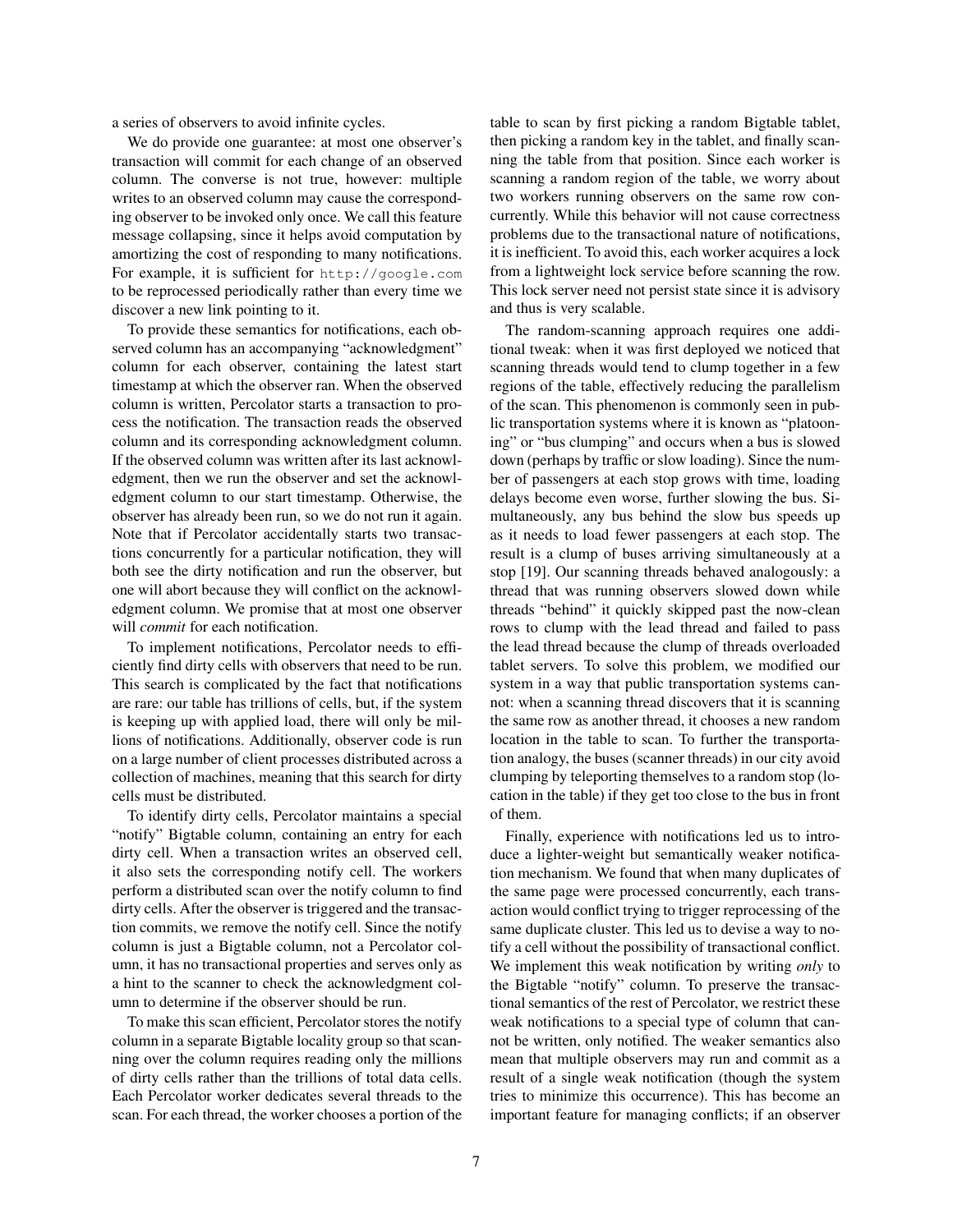frequently conflicts on a hotspot, it often helps to break it into two observers connected by a non-transactional notification on the hotspot.

## **2.5 Discussion**

One of the inefficiencies of Percolator relative to a MapReduce-based system is the number of RPCs sent per work-unit. While MapReduce does a single large read to GFS and obtains all of the data for 10s or 100s of web pages, Percolator performs around 50 individual Bigtable operations to process a single document.

One source of additional RPCs occurs during commit. When writing a lock, we must do a read-modify-write operation requiring two Bigtable RPCs: one to read for conflicting locks or writes and another to write the new lock. To reduce this overhead, we modified the Bigtable API by adding conditional mutations which implements the read-modify-write step in a single RPC. Many conditional mutations destined for the same tablet server can also be batched together into a single RPC to further reduce the total number of RPCs we send. We create batches by delaying lock operations for several seconds to collect them into batches. Because locks are acquired in parallel, this adds only a few seconds to the latency of each transaction; we compensate for the additional latency with greater parallelism. Batching also increases the time window in which conflicts may occur, but in our low-contention environment this has not proved to be a problem.

We also perform the same batching when reading from the table: every read operation is delayed to give it a chance to form a batch with other reads to the same tablet server. This delays each read, potentially greatly increasing transaction latency. A final optimization mitigates this effect, however: prefetching. Prefetching takes advantage of the fact that reading two or more values in the same row is essentially the same cost as reading one value. In either case, Bigtable must read the entire SSTable block from the file system and decompress it. Percolator attempts to predict, each time a column is read, what other columns in a row will be read later in the transaction. This prediction is made based on past behavior. Prefetching, combined with a cache of items that have already been read, reduces the number of Bigtable reads the system would otherwise do by a factor of 10.

Early in the implementation of Percolator, we decided to make all API calls blocking and rely on running thousands of threads per machine to provide enough parallelism to maintain good CPU utilization. We chose this thread-per-request model mainly to make application code easier to write, compared to the event-driven model. Forcing users to bundle up their state each of the (many) times they fetched a data item from the table would have made application development much more difficult. Our experience with thread-per-request was, on the whole, positive: application code is simple, we achieve good utilization on many-core machines, and crash debugging is simplified by meaningful and complete stack traces. We encountered fewer race conditions in application code than we feared. The biggest drawbacks of the approach were scalability issues in the Linux kernel and Google infrastructure related to high thread counts. Our in-house kernel development team was able to deploy fixes to address the kernel issues.

#### **3 Evaluation**

Percolator lies somewhere in the performance space between MapReduce and DBMSs. For example, because Percolator is a distributed system, it uses far more resources to process a fixed amount of data than a traditional DBMS would; this is the cost of its scalability. Compared to MapReduce, Percolator can process data with far lower latency, but again, at the cost of additional resources required to support random lookups. These are engineering tradeoffs which are difficult to quantify: how much of an efficiency loss is too much to pay for the ability to add capacity endlessly simply by purchasing more machines? Or: how does one trade off the reduction in development time provided by a layered system against the corresponding decrease in efficiency?

In this section we attempt to answer some of these questions by first comparing Percolator to batch processing systems via our experiences with converting a MapReduce-based indexing pipeline to use Percolator. We'll also evaluate Percolator with microbenchmarks and a synthetic workload based on the well-known TPC-E benchmark [1]; this test will give us a chance to evaluate the scalability and efficiency of Percolator relative to Bigtable and DBMSs.

All of the experiments in this section are run on a subset of the servers in a Google data center. The servers run the Linux operating system on x86 processors; each machine is connected to several commodity SATA drives.

#### **3.1 Converting from MapReduce**

We built Percolator to create Google's large "base" index, a task previously performed by MapReduce. In our previous system, each day we crawled several billion documents and fed them along with a repository of existing documents through a series of 100 MapReduces. The result was an index which answered user queries. Though not all 100 MapReduces were on the critical path for every document, the organization of the system as a series of MapReduces meant that each document spent 2-3 days being indexed before it could be returned as a search result.

The Percolator-based indexing system (known as Caffeine [25]), crawls the same number of documents,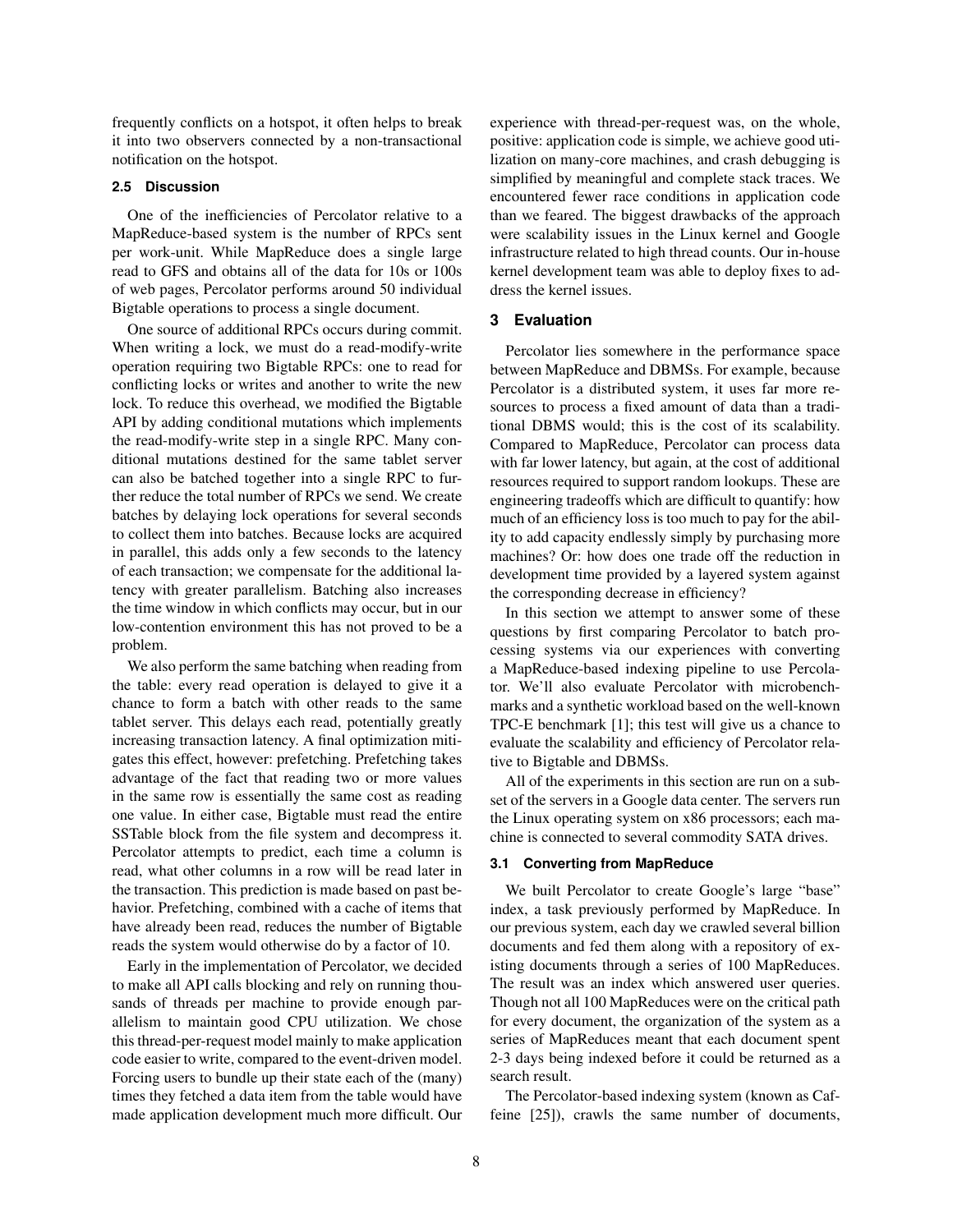but we feed each document through Percolator as it is crawled. The immediate advantage, and main design goal, of Caffeine is a reduction in latency: the median document moves through Caffeine over 100x faster than the previous system. This latency improvement grows as the system becomes more complex: adding a new clustering phase to the Percolator-based system requires an extra lookup for each document rather an extra scan over the repository. Additional clustering phases can also be implemented in the same transaction rather than in another MapReduce; this simplification is one reason the number of observers in Caffeine (10) is far smaller than the number of MapReduces in the previous system (100). This organization also allows for the possibility of performing additional processing on only a subset of the repository without rescanning the entire repository.

Adding additional clustering phases isn't free in an incremental system: more resources are required to make sure the system keeps up with the input, but this is still an improvement over batch processing systems where no amount of resources can overcome delays introduced by stragglers in an additional pass over the repository. Caffeine is essentially immune to stragglers that were a serious problem in our batch-based indexing system because the bulk of the processing does not get held up by a few very slow operations. The radically-lower latency of the new system also enables us to remove the rigid distinctions between large, slow-to-update indexes and smaller, more rapidly updated indexes. Because Percolator frees us from needing to process the repository each time we index documents, we can also make it larger: Caffeine's document collection is currently 3x larger than the previous system's and is limited only by available disk space.

Compared to the system it replaced, Caffeine uses roughly twice as many resources to process the same crawl rate. However, Caffeine makes good use of the extra resources. If we were to run the old indexing system with twice as many resources, we could either increase the index size or reduce latency by at most a factor of two (but not do both). On the other hand, if Caffeine were run with half the resources, it would not be able to process as many documents per day as the old system (but the documents it did produce would have much lower latency).

The new system is also easier to operate. Caffeine has far fewer moving parts: we run tablet servers, Percolator workers, and chunkservers. In the old system, each of a hundred different MapReduces needed to be individually configured and could independently fail. Also, the "peaky" nature of the MapReduce workload made it hard to fully utilize the resources of a datacenter compared to Percolator's much smoother resource usage.

The simplicity of writing straight-line code and the ability to do random lookups into the repository makes developing new features for Percolator easy. Under



**Figure 7:** Median document clustering delay for Percolator (dashed line) and MapReduce (solid line). For MapReduce, all documents finish processing at the same time and error bars represent the min, median, and max of three runs of the clustering MapReduce. For Percolator, we are able to measure the delay of individual documents, so the error bars represent the 5th- and 95th-percentile delay on a per-document level.

MapReduce, random lookups are awkward and costly. On the other hand, Caffeine developers need to reason about concurrency where it did not exist in the MapReduce paradigm. Transactions help deal with this concurrency, but can't fully eliminate the added complexity.

To quantify the benefits of moving from MapReduce to Percolator, we created a synthetic benchmark that clusters newly crawled documents against a billiondocument repository to remove duplicates in much the same way Google's indexing pipeline operates. Documents are clustered by three clustering keys. In a real system, the clustering keys would be properties of the document like redirect target or content hash, but in this experiment we selected them uniformly at random from a collection of 750M possible keys. The average cluster in our synthetic repository contains 3.3 documents, and 93% of the documents are in a non-singleton cluster. This distribution of keys exercises the clustering logic, but does not expose it to the few extremely large clusters we have seen in practice. These clusters only affect the latency tail and not the results we present here. In the Percolator clustering implementation, each crawled document is immediately written to the repository to be clustered by an observer. The observer maintains an index table for each clustering key and compares the document against each index to determine if it is a duplicate (an elaboration of Figure 2). MapReduce implements clustering of continually arriving documents by repeatedly running a sequence of three clustering MapReduces (one for each clustering key). The sequence of three MapReduces processes the entire repository and any crawled documents that accumulated while the previous three were running.

This experiment simulates clustering documents crawled at a uniform rate. Whether MapReduce or Percolator performs better under this metric is a function of the how frequently documents are crawled (the crawl rate)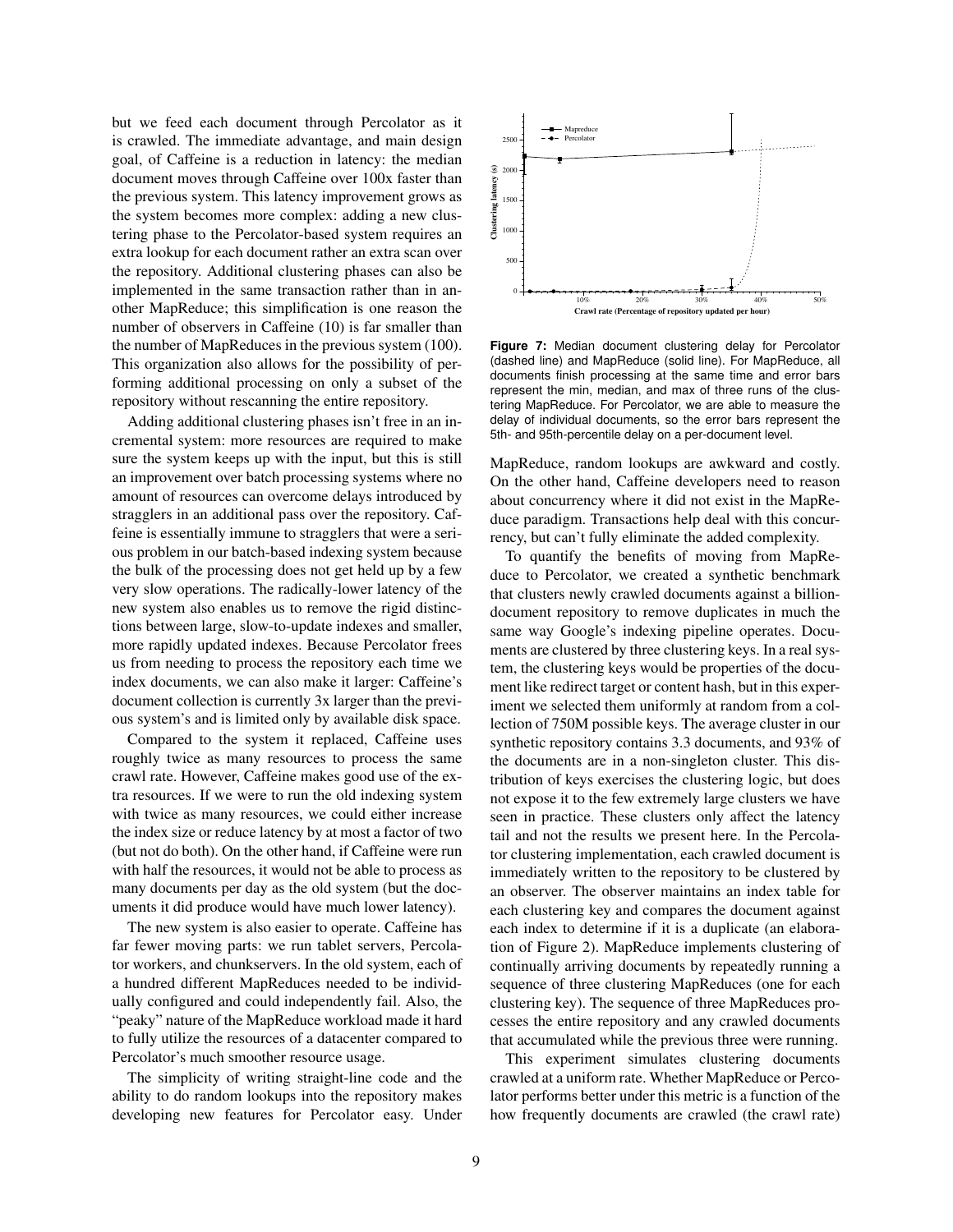and the repository size. We explore this space by fixing the size of the repository and varying the rate at which new documents arrive, expressed as a percentage of the repository crawled per hour. In a practical system, a very small percentage of the repository would be crawled per hour: there are over 1 trillion web pages on the web (and ideally in an indexing system's repository), far too many to crawl a reasonable fraction of in a single day. When the new input is a small fraction of the repository (low crawl rate), we expect Percolator to outperform MapReduce since MapReduce must map over the (large) repository to cluster the (small) batch of new documents while Percolator does work proportional only to the small batch of newly arrived documents (a lookup in up to three index tables per document). At very large crawl rates where the number of newly crawled documents approaches the size of the repository, MapReduce will perform better than Percolator. This cross-over occurs because streaming data from disk is much cheaper, per byte, than performing random lookups. At the cross-over the total cost of the lookups required to cluster the new documents under Percolator equals the cost to stream the documents and the repository through MapReduce. At crawl rates higher than that, one is better off using MapReduce.

We ran this benchmark on 240 machines and measured the median delay between when a document is crawled and when it is clustered. Figure 7 plots the median latency of document processing for both implementations as a function of crawl rate. When the crawl rate is low, Percolator clusters documents faster than MapReduce as expected; this scenario is illustrated by the leftmost pair of points which correspond to crawling 1 percent of documents per hour. MapReduce requires approximately 20 minutes to cluster the documents because it takes 20 minutes just to process the repository through the three MapReduces (the effect of the few newly crawled documents on the runtime is negligible). This results in an average delay between crawling a document and clustering of around 30 minutes: a random document waits 10 minutes after being crawled for the previous sequence of MapReduces to finish and then spends 20 minutes being processed by the three MapReduces. Percolator, on the other hand, finds a newly loaded document and processes it in two seconds on average, or about 1000x faster than MapReduce. The two seconds includes the time to find the dirty notification and run the transaction that performs the clustering. Note that this 1000x latency improvement could be made arbitrarily large by increasing the size of the repository.

As the crawl rate increases, MapReduce's processing time grows correspondingly. Ideally, it would be proportional to the combined size of the repository and the input which grows with the crawl rate. In practice, the running time of a small MapReduce like this is limited by strag-

|         | Bigtable | Percolator   Relative |      |
|---------|----------|-----------------------|------|
| Read/s  | 15513    | 14590                 | 0.94 |
| Write/s | 31003    | 7232                  | 0.23 |

**Figure 8:** The overhead of Percolator operations relative to Bigtable. Write overhead is due to additional operations Percolator needs to check for conflicts.

glers, so the growth in processing time (and thus clustering latency) is only weakly correlated to crawl rate at low crawl rates. The 6 percent crawl rate, for example, only adds 150GB to a 1TB data set; the extra time to process 150GB is in the noise. The latency of Percolator is relatively unchanged as the crawl rate grows until it suddenly increases to effectively infinity at a crawl rate of 40% per hour. At this point, Percolator saturates the resources of the test cluster, is no longer able to keep up with the crawl rate, and begins building an unbounded queue of unprocessed documents. The dotted asymptote at 40% is an extrapolation of Percolator's performance beyond this breaking point. MapReduce is subject to the same effect: eventually crawled documents accumulate faster than MapReduce is able to cluster them, and the batch size will grow without bound in subsequent runs. In this particular configuration, however, MapReduce can sustain crawl rates in excess of 100% (the dotted line, again, extrapolates performance).

These results show that Percolator can process documents at orders of magnitude better latency than MapReduce in the regime where we expect real systems to operate (single-digit crawl rates).

## **3.2 Microbenchmarks**

In this section, we determine the cost of the transactional semantics provided by Percolator. In these experiments, we compare Percolator to a "raw" Bigtable. We are only interested in the relative performance of Bigtable and Percolator since any improvement in Bigtable performance will translate directly into an improvement in Percolator performance. Figure 8 shows the performance of Percolator and raw Bigtable running against a single tablet server. All data was in the tablet server's cache during the experiments and Percolator's batching optimizations were disabled.

As expected, Percolator introduces overhead relative to Bigtable. We first measure the number of random writes that the two systems can perform. In the case of Percolator, we execute transactions that write a single cell and then commit; this represents the worst case for Percolator overhead. When doing a write, Percolator incurs roughly a factor of four overhead on this benchmark. This is the result of the extra operations Percolator requires for commit beyond the single write that Bigtable issues: a read to check for locks, a write to add the lock, and a second write to remove the lock record. The read, in particular, is more expensive than a write and accounts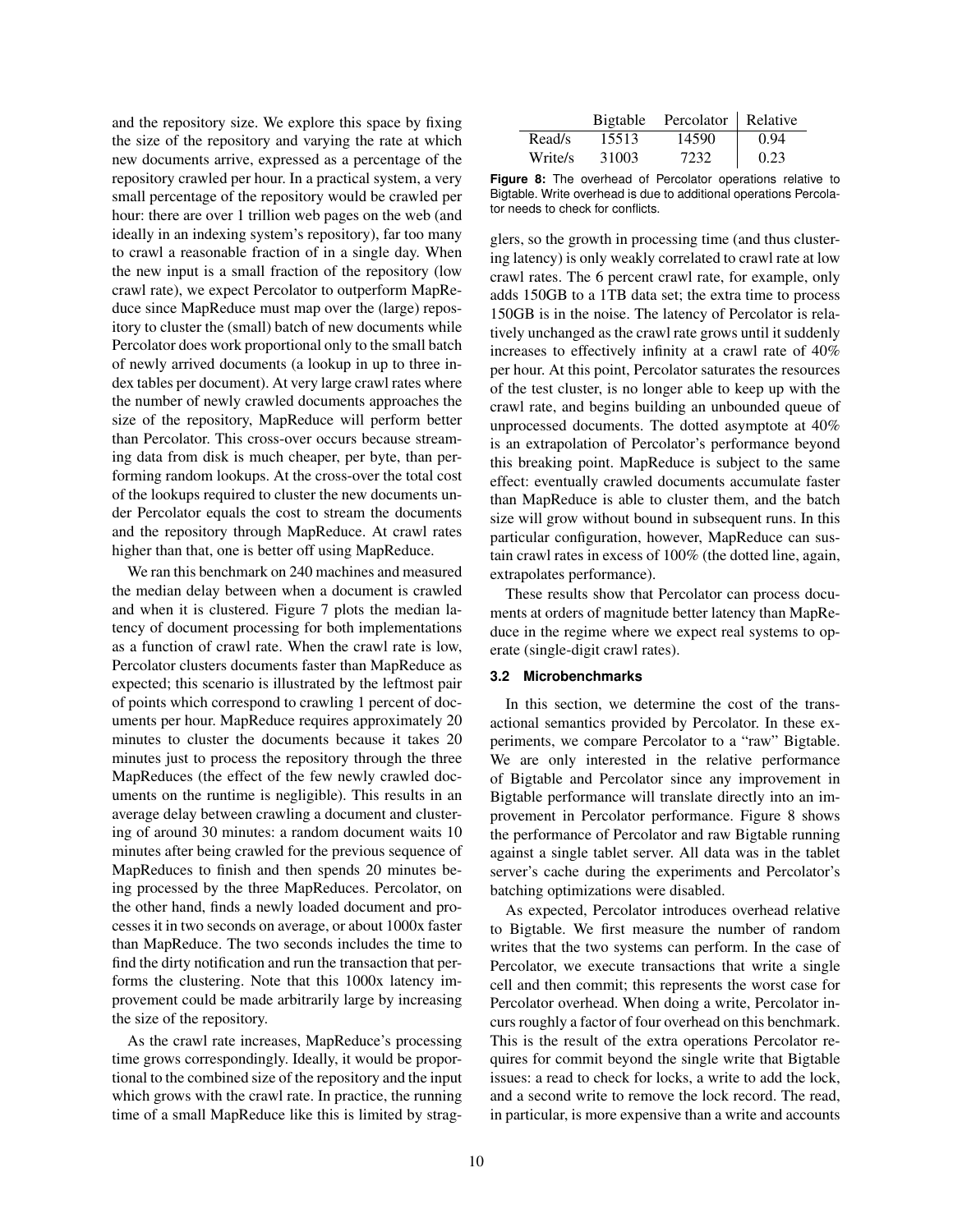for most of the overhead. In this test, the limiting factor was the performance of the tablet server, so the additional overhead of fetching timestamps is not measured. We also tested random reads: Percolator performs a single Bigtable operation per read, but that read operation is somewhat more complex than the raw Bigtable operation (the Percolator read looks at metadata columns in addition to data columns).

## **3.3 Synthetic Workload**

To evaluate Percolator on a more realistic workload, we implemented a synthetic benchmark based on TPC-E [1]. This isn't the ideal benchmark for Percolator since TPC-E is designed for OLTP systems, and a number of Percolator's tradeoffs impact desirable properties of OLTP systems (the latency of conflicting transactions, for example). TPC-E is a widely recognized and understood benchmark, however, and it allows us to understand the cost of our system against more traditional databases.

TPC-E simulates a brokerage firm with customers who perform trades, market search, and account inquiries. The brokerage submits trade orders to a market exchange, which executes the trade and updates broker and customer state. The benchmark measures the number of trades executed. On average, each customer performs a trade once every 500 seconds, so the benchmark scales by adding customers and associated data.

TPC-E traditionally has three components – a customer emulator, a market emulator, and a DBMS running stored SQL procedures. Since Percolator is a client library running against Bigtable, our implementation is a combined customer/market emulator that calls into the Percolator library to perform operations against Bigtable. Percolator provides a low-level Get/Set/iterator API rather than a high-level SQL interface, so we created indexes and did all the 'query planning' by hand.

Since Percolator is an incremental processing system rather than an OLTP system, we don't attempt to meet the TPC-E latency targets. Our average transaction latency is 2 to 5 seconds, but outliers can take several minutes. Outliers are caused by, for example, exponential backoff on conflicts and Bigtable tablet unavailability. Finally, we made a small modification to the TPC-E transactions. In TPC-E, each trade result increases the broker's commission and increments his trade count. Each broker services a hundred customers, so the average broker must be updated once every 5 seconds, which causes repeated write conflicts in Percolator. In Percolator, we would implement this feature by writing the increment to a side table and periodically aggregating each broker's increments; for the benchmark, we choose to simply omit this write.

Figure 9 shows how the resource usage of Percolator scales as demand increases. We will measure resource



**Figure 9:** Transaction rate on a TPC-E-like benchmark as a function of cores used. The dotted line shows linear scaling.

usage in CPU cores since that is the limiting resource in our experimental environment. We were able to procure a small number of machines for testing, but our test Bigtable cell shares the disk resources of a much larger production cluster. As a result, disk bandwidth is not a factor in the system's performance. In this experiment, we configured the benchmark with increasing numbers of customers and measured both the achieved performance and the number of cores used by all parts of the system including cores used for background maintenance such as Bigtable compactions. The relationship between performance and resource usage is essentially linear across several orders of magnitude, from 11 cores to 15,000 cores.

This experiment also provides an opportunity to measure the overheads in Percolator relative to a DBMS. The fastest commercial TPC-E system today performs 3,183 tpsE using a single large shared-memory machine with 64 Intel Nehalem cores with 2 hyperthreads per core [33]. Our synthetic benchmark based on TPC-E performs 11,200 tps using 15,000 cores. This comparison is very rough: the Nehalem cores in the comparison machine are significantly faster than the cores in our test cell (small-scale testing on Nehalem processors shows that they are 20-30% faster per-thread compared to the cores in the test cluster). However, we estimate that Percolator uses roughly 30 times more CPU per transaction than the benchmark system. On a cost-per-transaction basis, the gap is likely much less than 30 since our test cluster uses cheaper, commodity hardware compared to the enterprise-class hardware in the reference machine.

The conventional wisdom on implementing databases is to "get close to the iron" and use hardware as directly as possible since even operating system structures like disk caches and schedulers make it hard to implement an efficient database [32]. In Percolator we not only interposed an operating system between our database and the hardware, but also several layers of software and network links. The conventional wisdom is correct: this arrangement has a cost. There are substantial overheads in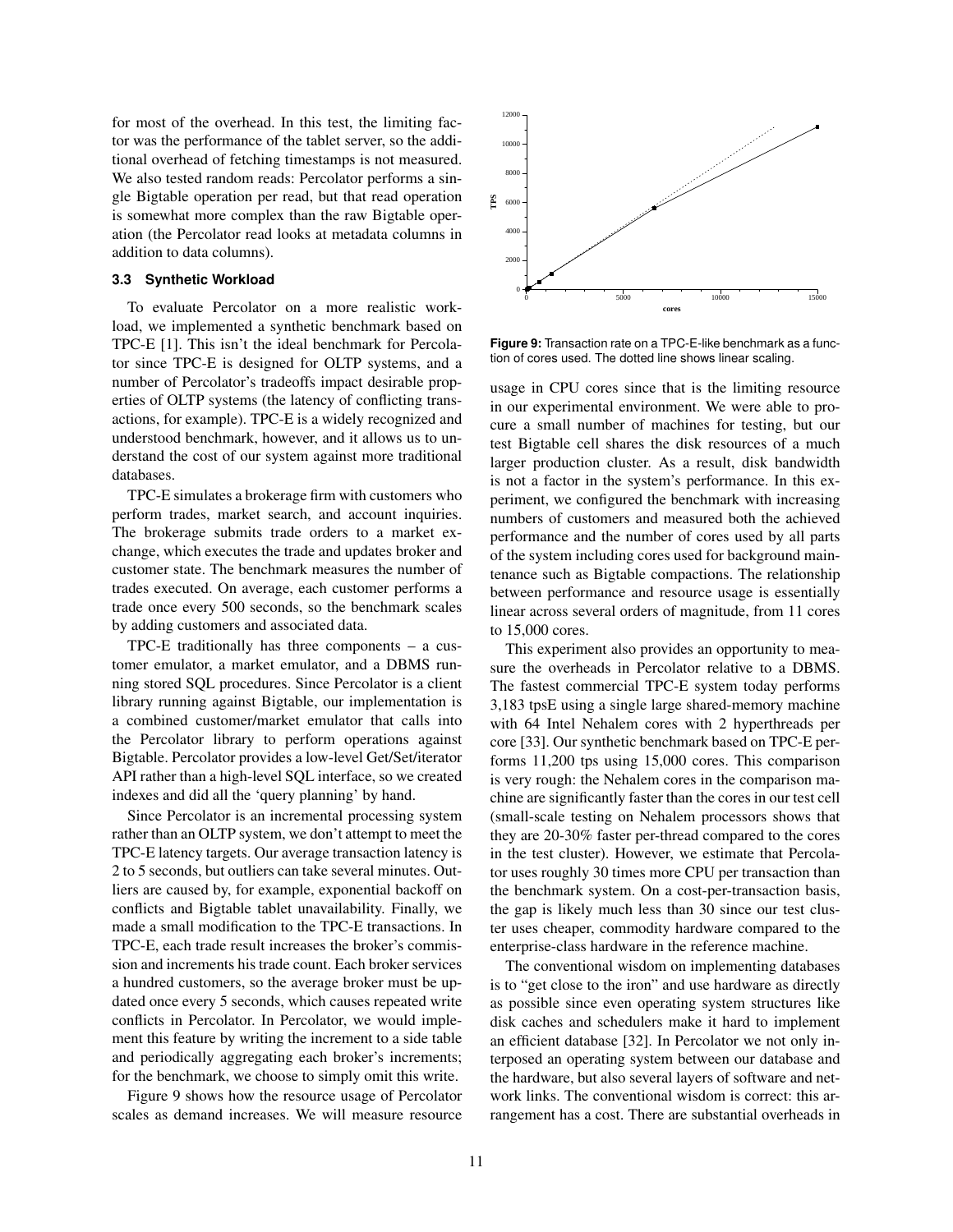

**Figure 10:** Recovery of tps after 33% tablet server mortality

preparing requests to go on the wire, sending them, and processing them on a remote machine. To illustrate these overheads in Percolator, consider the act of mutating the database. In a DBMS, this incurs a function call to store the data in memory and a system call to force the log to hardware controlled RAID array. In Percolator, a client performing a transaction commit sends multiple RPCs to Bigtable, which commits the mutation by logging it to 3 chunkservers, which make system calls to actually flush the data to disk. Later, that same data will be compacted into minor and major sstables, each of which will be again replicated to multiple chunkservers.

The CPU inflation factor is the cost of our layering. In exchange, we get scalability (our fastest result, though not directly comparable to TPC-E, is more than 3x the current official record [33]), and we inherit the useful features of the systems we build upon, like resilience to failures. To demonstrate the latter, we ran the benchmark with 15 tablet servers and allowed the performance to stabilize. Figure 10 shows the performance of the system over time. The dip in performance at 17:09 corresponds to a failure event: we killed a third of the tablet servers. Performance drops immediately after the failure event but recovers as the tablets are reloaded by other tablet servers. We allowed the killed tablet servers to restart so performance eventually returns to the original level.

#### **4 Related Work**

Batch processing systems like MapReduce [13, 22, 24] are well suited for efficiently transforming or analyzing an entire corpus: these systems can simultaneously use a large number of machines to process huge amounts of data quickly. Despite this scalability, re-running a MapReduce pipeline on each small batch of updates results in unacceptable latency and wasted work. Overlapping or pipelining the adjacent stages can reduce latency [10], but straggler shards still set the minimum time to complete the pipeline. Percolator avoids the expense of repeated scans by, essentially, creating indexes on the keys used to cluster documents; one of criticisms leveled by Stonebraker and DeWitt in their initial critique of MapReduce [16] was that MapReduce did not support such indexes.

Several proposed modifications to MapReduce [18, 26, 35] reduce the cost of processing changes to a repository by allowing workers to randomly read a base repository while mapping over only newly arrived work. To implement clustering in these systems, we would likely maintain a repository per clustering phase. Avoiding the need to re-map the entire repository would allow us to make batches smaller, reducing latency. DryadInc [31] attacks the same problem by reusing identical portions of the computation from previous runs and allowing the user to specify a merge function that combines new input with previous iterations' outputs. These systems represent a middle-ground between mapping over the entire repository using MapReduce and processing a single document at a time with Percolator.

Databases satisfy many of the requirements of an incremental system: a RDBMS can make many independent and concurrent changes to a large corpus and provides a flexible language for expressing computation (SQL). In fact, Percolator presents the user with a database-like interface: it supports transactions, iterators, and secondary indexes. While Percolator provides distributed transactions, it is by no means a full-fledged DBMS: it lacks a query language, for example, as well as full relational operations such as join. Percolator is also designed to operate at much larger scales than existing parallel databases and to deal better with failed machines. Unlike Percolator, database systems tend to emphasize latency over throughput since a human is often waiting for the results of a database query.

The organization of data in Percolator mirrors that of shared-nothing parallel databases [7, 15, 4]. Data is distributed across a number of commodity machines in shared-nothing fashion: the machines communicate only via explicit RPCs; no shared memory or shared disks are used. Data stored by Percolator is partitioned by Bigtable into tablets of contiguous rows which are distributed among machines; this mirrors the declustering performed by parallel databases.

The transaction management of Percolator builds on a long line of work on distributed transactions for database systems. Percolator implements snapshot isolation [5] by extending multi-version timestamp ordering [6] across a distributed system using two-phase commit.

An analogy can be drawn between the role of observers in Percolator to incrementally move the system towards a "clean" state and the incremental maintenance of materialized views in traditional databases (see Gupta and Mumick [21] for a survey of the field). In practice, while some indexing tasks like clustering documents by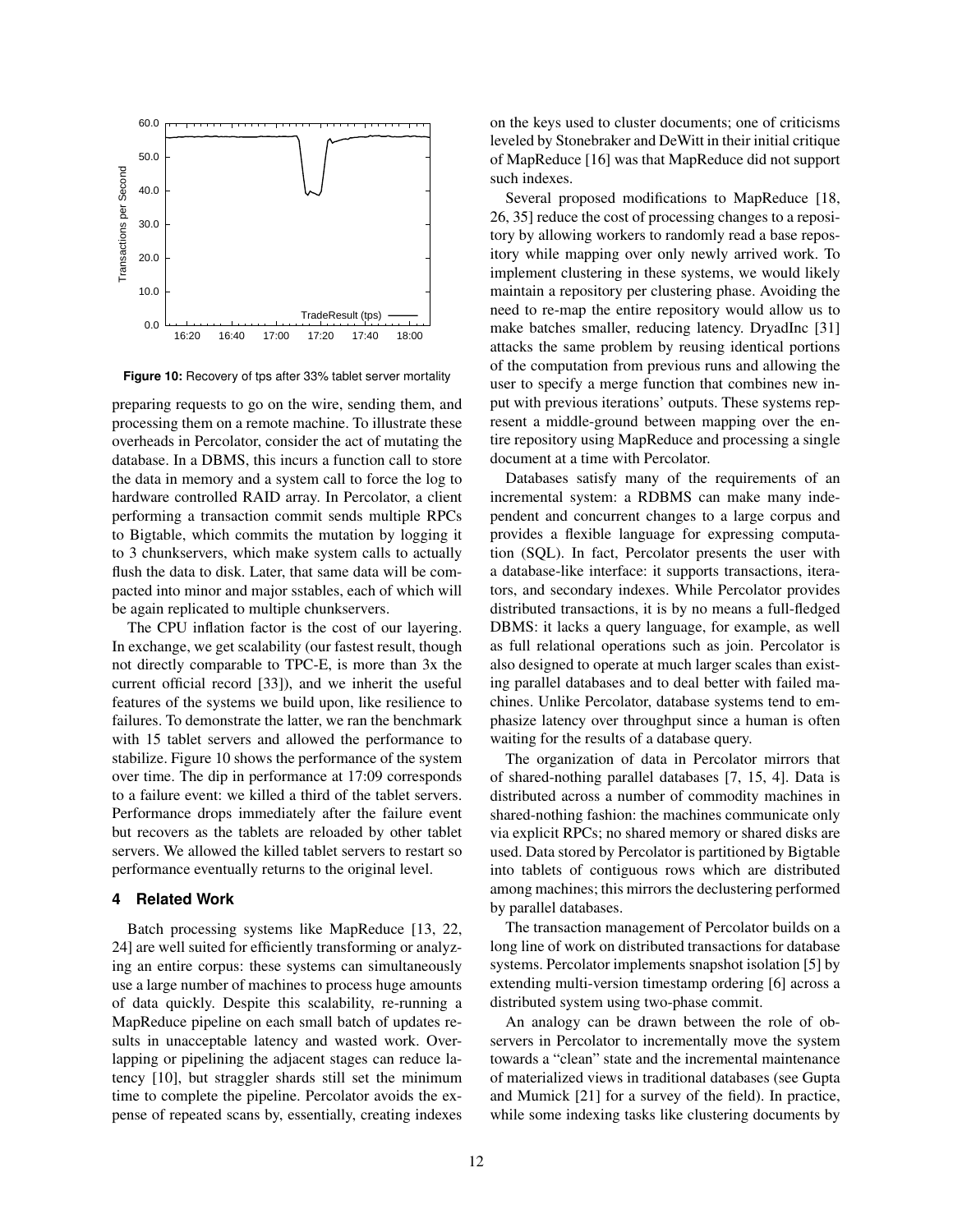contents could be expressed in a form appropriate for incremental view maintenance it would likely be hard to express the transformation of a raw document into an indexed document in such a form.

The utility of parallel databases and, by extension, a system like Percolator, has been questioned several times [17] over their history. Hardware trends have, in the past, worked against parallel databases. CPUs have become so much faster than disks that a few CPUs in a shared-memory machine can drive enough disk heads to service required loads without the complexity of distributed transactions: the top TPC-E benchmark results today are achieved on large shared-memory machines connected to a SAN. This trend is beginning to reverse itself, however, as the enormous datasets like those Percolator is intended to process become far too large for a single shared-memory machine to handle. These datasets require a distributed solution that can scale to 1000s of machines, while existing parallel databases can utilize only 100s of machines [30]. Percolator provides a system that is scalable enough for Internet-sized datasets by sacrificing some (but not all) of the flexibility and lowlatency of parallel databases.

Distributed storage systems like Bigtable have the scalability and fault-tolerance properties of MapReduce but provide a more natural abstraction for storing a repository. Using a distributed storage system allows for lowlatency updates since the system can change state by mutating the repository rather than rewriting it. However, Percolator is a data transformation system, not only a data storage system: it provides a way to structure computation to transform that data. In contrast, systems like Dynamo [14], Bigtable, and PNUTS [11] provide highly available data storage without the attendant mechanisms of transformation. These systems can also be grouped with the NoSQL databases (MongoDB [27], to name one of many): both offer higher performance and scale better than traditional databases, but provide weaker semantics.

Percolator extends Bigtable with multi-row, distributed transactions, and it provides the observer interface to allow applications to be structured around notifications of changed data. We considered building the new indexing system directly on Bigtable, but the complexity of reasoning about concurrent state modification without the aid of strong consistency was daunting. Percolator does not inherit all of Bigtable's features: it has limited support for replication of tables across data centers, for example. Since Bigtable's cross data center replication strategy is consistent only on a per-tablet basis, replication is likely to break invariants between writes in a distributed transaction. Unlike Dynamo and PNUTS which serve responses to users, Percolator is willing to accept the lower availability of a single data center in return for stricter consistency.

Several research systems have, like Percolator, extended distributed storage systems to include strong consistency. Sinfonia [3] provides a transactional interface to a distributed repository. Earlier published versions of Sinfonia [2] also offered a notification mechanism similar to the Percolator's observer model. Sinfonia and Percolator differ in their intended use: Sinfonia is designed to build distributed infrastructure while Percolator is intended to be used directly by applications (this probably explains why Sinfonia's authors dropped its notification mechanism). Additionally, Sinfonia's mini-transactions have limited semantics compared to the transactions provided by RDBMSs or Percolator: the user must specify a list of items to compare, read, and write prior to issuing the transaction. The mini-transactions are sufficient to create a wide variety of infrastructure but could be limiting for application builders.

CloudTPS [34], like Percolator, builds an ACIDcompliant datastore on top of a distributed storage system (HBase [23] or Bigtable). Percolator and CloudTPS systems differ in design, however: the transaction management layer of CloudTPS is handled by an intermediate layer of servers called local transaction managers that cache mutations before they are persisted to the underlying distributed storage system. By contrast, Percolator uses clients, directly communicating with Bigtable, to coordinate transaction management. The focus of the systems is also different: CloudTPS is intended to be a backend for a website and, as such, has a stronger focus on latency and partition tolerance than Percolator.

ElasTraS [12], a transactional data store, is architecturally similar to Percolator; the Owning Transaction Managers in ElasTraS are essentially tablet servers. Unlike Percolator, ElasTraS offers limited transactional semantics (Sinfonia-like mini-transactions) when dynamically partitioning the dataset and has no support for structuring computation.

# **5 Conclusion and Future Work**

We have built and deployed Percolator and it has been used to produce Google's websearch index since April, 2010. The system achieved the goals we set for reducing the latency of indexing a single document with an acceptable increase in resource usage compared to the previous indexing system.

The TPC-E results suggest a promising direction for future investigation. We chose an architecture that scales linearly over many orders of magnitude on commodity machines, but we've seen that this costs a significant 30 fold overhead compared to traditional database architectures. We are very interested in exploring this tradeoff and characterizing the nature of this overhead: how much is fundamental to distributed storage systems, and how much can be optimized away?